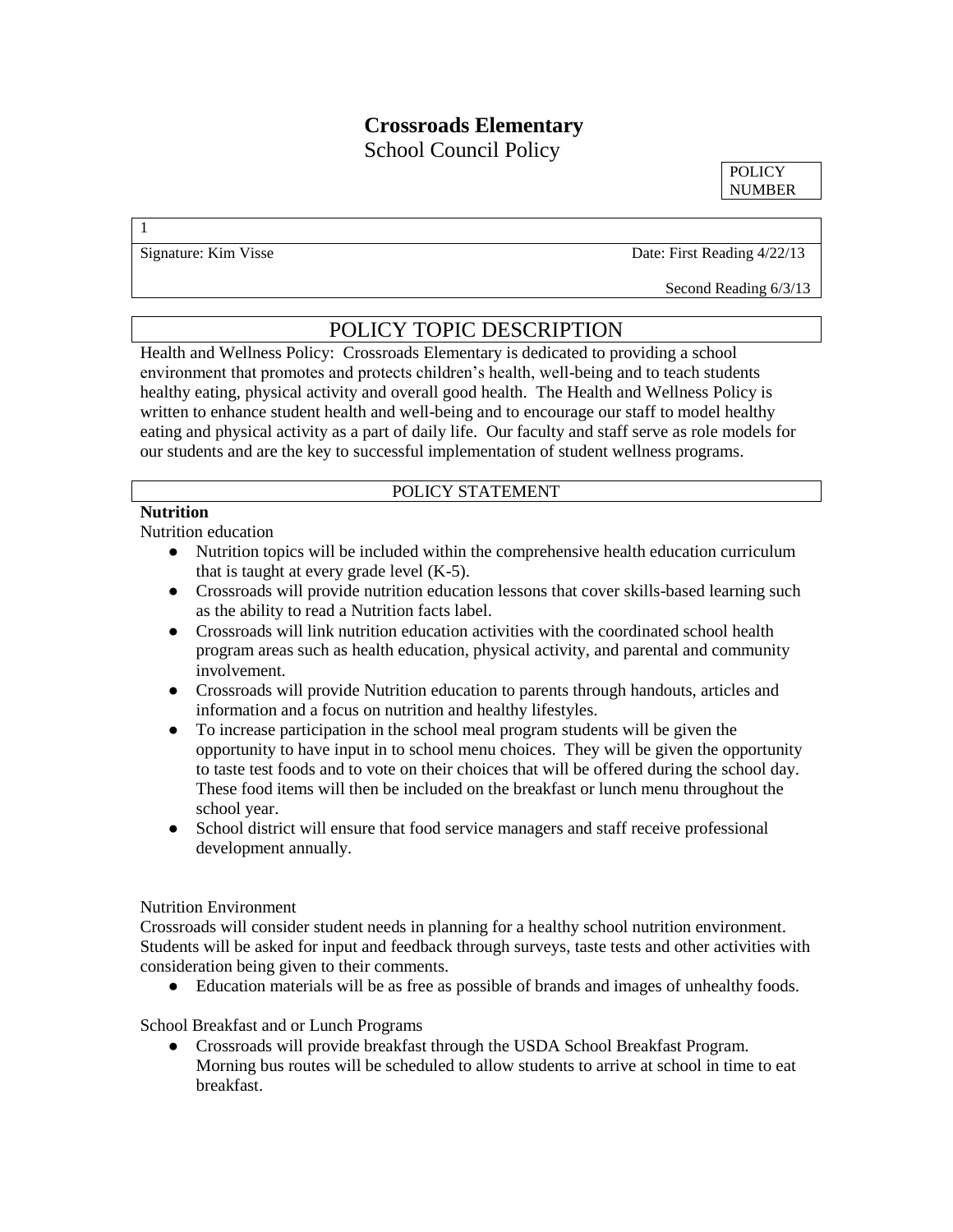- Students will be provided a pleasant environment in which to eat meals with appropriate supervision. After getting food, students will be provided with adequate, seated time (20 minutes) to eat lunch and breakfast (10 minutes). Students who arrive late by private transportation will be provided with breakfast to go that they can eat in their classroom.
- Schools will support students and staff with complying with the current USDA Dietary Guidelines for Americans. School Meals will comply with the current USDA Dietary Guidelines for Americans.
- Crossroads will also provide occasional food promotions to encourage taste testing of healthy new foods being added on the menu.
- Campbell County School district will share and publicize information about the nutritional content of meals with students and parents (i.e. on school and district website).

### **Competitive Foods and Beverages**

- Approved beverages are milk, milk products, 100% juice and water.
- Soda will not be available to students on school grounds.
- Students will have access to free, safe and fresh drinking water throughout the school day.
- Food and beverage items will not be sold at school stores.
- Students will not be permitted to buy food items from vending machines. Healthy food items/beverages will be made available via the school vending machines.

### **Rewards, Fundraising and Celebrations**

- Healthy food rewards or incentives will be used minimally in classrooms to encourage student achievement.
- If food items are sold for fundraising, they are limited to healthy items.
- Classroom and school celebrations will focus on physical activities and healthy snack choices that promote health and wellness in their daily lives. A Healthy Snack List is provided.

## **Physical Education and Physical Activity**

- The Physical Education component will follow a K-5 comprehensive curriculum/program. All students in grades  $1 - 5$  will be scheduled for physical education instruction in accordance with state law.
- Physical education classes will be taught by a licensed instructor and classes will have the same student/teacher ratios used in other classes, per state law (KRS 157.360 and 702 KAR 3:190).
- Crossroads will ensure that PE staff receives adequate training and receives professional development on a yearly basis.
- The physical education program will be provided adequate space and equipment and follow all applicable safety standards.
- Crossroads will not give PE credit for participation in sports.
- All elementary students will receive an average of at least 100 minutes of physical activity per week (which includes an average of 50 minutes of PE instruction per week). To ensure maximum physical education per week, the school scheduling committee will review the master schedule on an annual basis.
- Teachers will provide all students with daily physical activity breaks to all students during the school day, which may be integrated into learning activities such as Take 10! Or brain breaks. Teachers will ensure that students have no more than 45 minutes of physical inactivity at a time.